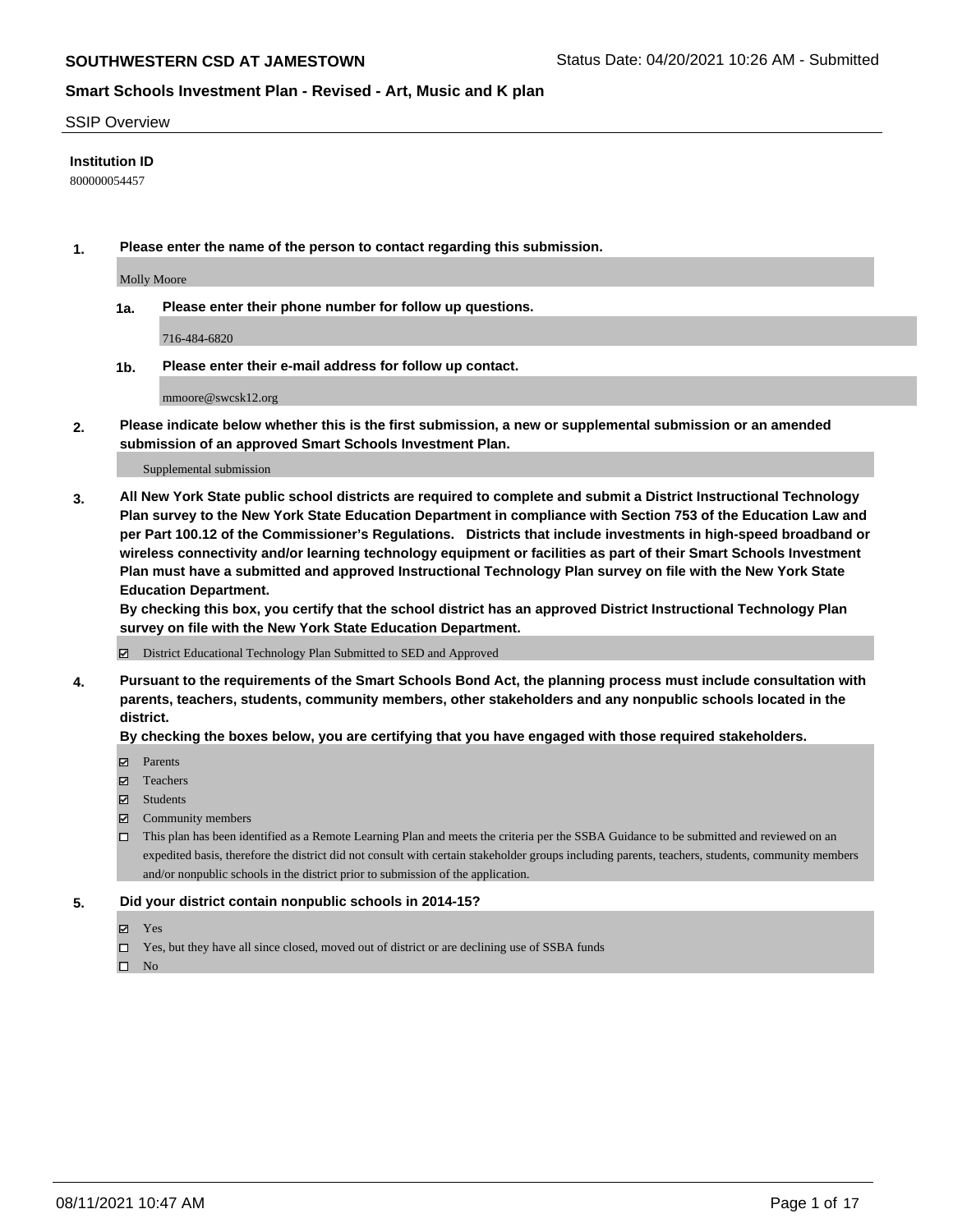#### SSIP Overview

**6. Certify that the following required steps have taken place by checking the boxes below:**

- The district developed and the school board approved a preliminary Smart Schools Investment Plan.
- The preliminary plan was posted on the district website for at least 30 days. The district included an address to which any written comments on the plan should be sent.
- $\boxtimes$  The school board conducted a hearing that enabled stakeholders to respond to the preliminary plan. This hearing may have occured as part of a normal Board meeting, but adequate notice of the event must have been provided through local media and the district website for at least two weeks prior to the meeting.
- The district prepared a final plan for school board approval and such plan has been approved by the school board.
- $\boxtimes$  The final proposed plan that has been submitted has been posted on the district's website.
- This Plan has been identified as a Remote Learning Plan and meets the criteria per the SSBA Guidance to be submitted and reviewed on an expedited basis, therefore this plan has not met certain stakeholder engagement requirements including, consulting with nonpublic schools in advance of plan submission, having the school board conduct a hearing on the plan and/or posting the plan to the district website for a minimum of 30 days. This district will post the Remote Learning Plan to the district's website upon submission of the application.
- **6a. Please upload the proposed Smart Schools Investment Plan (SSIP) that was posted on the district's website, along with any supporting materials. Note that this should be different than your recently submitted Educational Technology Survey. The Final SSIP, as approved by the School Board, should also be posted on the website and remain there during the course of the projects contained therein.**

Third SSBA submission for the Board March 2021.docx SSBA\_Investment\_Plan\_Final\_third submission March 21.docx

**6b. Enter the webpage address where the final Smart Schools Investment Plan is posted. The Plan should remain posted for the life of the included projects.**

https://www.swcsk12.org/

**7. Please enter an estimate of the total number of students and staff that will benefit from this Smart Schools Investment Plan based on the cumulative projects submitted to date.**

1,000

**8. An LEA/School District may partner with one or more other LEA/School Districts to form a consortium to pool Smart Schools Bond Act funds for a project that meets all other Smart School Bond Act requirements. Each school district participating in the consortium will need to file an approved Smart Schools Investment Plan for the project and submit a signed Memorandum of Understanding that sets forth the details of the consortium including the roles of each respective district.**

 $\Box$  The district plans to participate in a consortium to partner with other school district(s) to implement a Smart Schools project.

**9. Please enter the name and 6-digit SED Code for each LEA/School District participating in the Consortium.**

| <b>Partner LEA/District</b> | <b>ISED BEDS Code</b> |
|-----------------------------|-----------------------|
| (No Response)               | (No Response)         |

**10. Please upload a signed Memorandum of Understanding with all of the participating Consortium partners.**

(No Response)

**11. Your district's Smart Schools Bond Act Allocation is:**

\$953,595

**12. Final 2014-15 BEDS Enrollment to calculate Nonpublic Sharing Requirement**

|            | Public Enrollment | Nonpublic Enrollment | 'Total Enrollment | l Nonpublic Percentage |
|------------|-------------------|----------------------|-------------------|------------------------|
| Enrollment | ,383              |                      | 1.444.00          | 4.22                   |

**13. This table compares each category budget total, as entered in that category's page, to the total expenditures listed**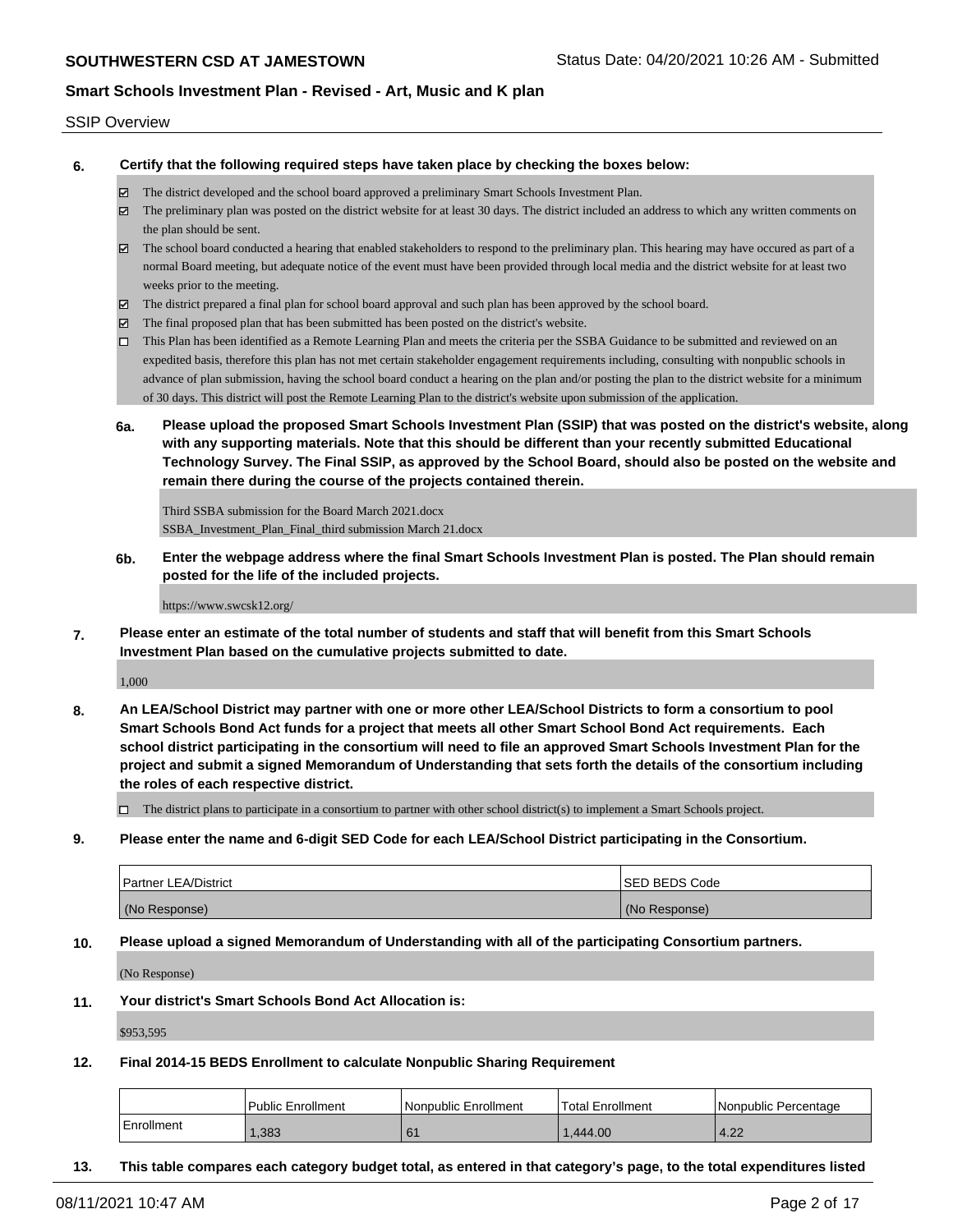SSIP Overview

## **in the category's expenditure table. Any discrepancies between the two must be resolved before submission.**

|                                                 | Sub-Allocations   | <b>Expenditure Totals</b> | Difference |
|-------------------------------------------------|-------------------|---------------------------|------------|
| <b>School Connectivity</b>                      | 0.00              | 0.00                      | 0.00       |
| <b>Connectivity Projects for</b><br>Communities | 0.00              | 0.00                      | 0.00       |
| <b>Classroom Technology</b>                     | 205,581.00        | 205,581.00                | 0.00       |
| Pre-Kindergarten Classrooms                     | $\overline{0.00}$ | 0.00                      | 0.00       |
| Replace Transportable<br><b>Classrooms</b>      | 0.00              | 0.00                      | 0.00       |
| High-Tech Security Features                     | $\overline{0.00}$ | 0.00                      | 0.00       |
| Nonpublic Loan                                  | $\overline{0.00}$ | 0.00                      | 0.00       |
| Totals:                                         | 205,581           | 205,581                   | 0          |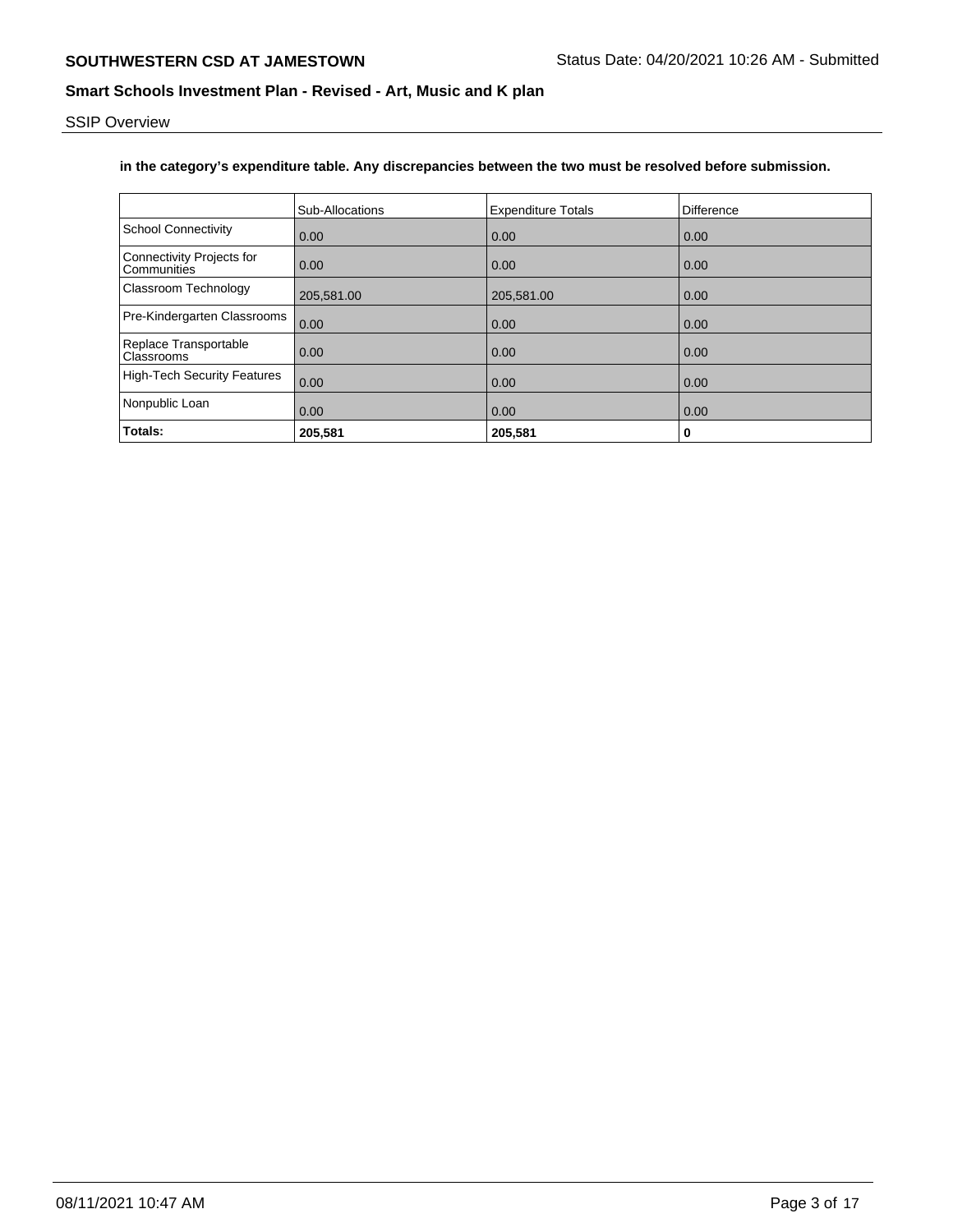School Connectivity

- **1. In order for students and faculty to receive the maximum benefit from the technology made available under the Smart Schools Bond Act, their school buildings must possess sufficient connectivity infrastructure to ensure that devices can be used during the school day. Smart Schools Investment Plans must demonstrate that:**
	- **• sufficient infrastructure that meets the Federal Communications Commission's 100 Mbps per 1,000 students standard currently exists in the buildings where new devices will be deployed, or**
	- **• is a planned use of a portion of Smart Schools Bond Act funds, or**
	- **• is under development through another funding source.**

**Smart Schools Bond Act funds used for technology infrastructure or classroom technology investments must increase the number of school buildings that meet or exceed the minimum speed standard of 100 Mbps per 1,000 students and staff within 12 months. This standard may be met on either a contracted 24/7 firm service or a "burstable" capability. If the standard is met under the burstable criteria, it must be:**

**1. Specifically codified in a service contract with a provider, and**

**2. Guaranteed to be available to all students and devices as needed, particularly during periods of high demand, such as computer-based testing (CBT) periods.**

**Please describe how your district already meets or is planning to meet this standard within 12 months of plan submission.**

(No Response)

**1a. If a district believes that it will be impossible to meet this standard within 12 months, it may apply for a waiver of this requirement, as described on the Smart Schools website. The waiver must be filed and approved by SED prior to submitting this survey.**

 $\Box$  By checking this box, you are certifying that the school district has an approved waiver of this requirement on file with the New York State Education Department.

**2. Connectivity Speed Calculator (Required). If the district currently meets the required speed, enter "Currently Met" in the last box: Expected Date When Required Speed Will be Met.**

|                  | l Number of   | Required Speed | Current Speed in | Expected Speed | Expected Date                        |
|------------------|---------------|----------------|------------------|----------------|--------------------------------------|
|                  | Students      | In Mbps        | <b>Mbps</b>      | to be Attained | When Required                        |
|                  |               |                |                  |                | Within 12 Months 1Speed Will be Met1 |
| Calculated Speed | (No Response) | 0.00           | 1000             | 1000           | now                                  |

**3. Describe how you intend to use Smart Schools Bond Act funds for high-speed broadband and/or wireless connectivity projects in school buildings.**

(No Response)

**4. Describe the linkage between the district's District Instructional Technology Plan and how the proposed projects will improve teaching and learning. (There should be a link between your response to this question and your responses to Question 1 in Section IV - NYSED Initiatives Alignment: "Explain how the district use of instructional technology will serve as a part of a comprehensive and sustained effort to support rigorous academic standards attainment and performance improvement for students."** 

**Your answer should also align with your answers to the questions in Section II - Strategic Technology Planning and the associated Action Steps in Section III - Action Plan.)**

(No Response)

**5. If the district wishes to have students and staff access the Internet from wireless devices within the school building, or in close proximity to it, it must first ensure that it has a robust Wi-Fi network in place that has sufficient bandwidth to meet user demand.**

**Please describe how you have quantified this demand and how you plan to meet this demand.**

(No Response)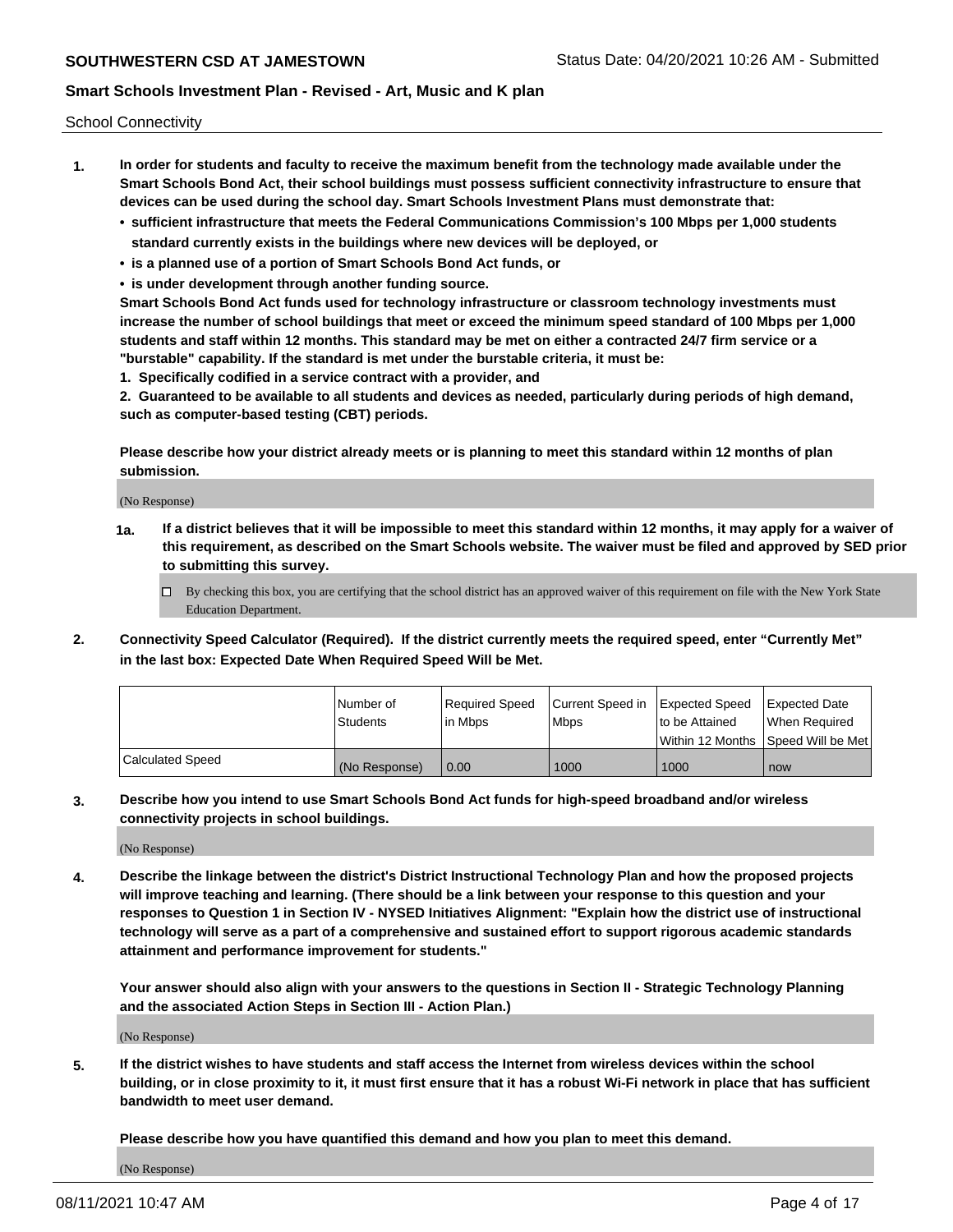School Connectivity

**6. Smart Schools plans with any expenditures in the School Connectivity category require a project number from the Office of Facilities Planning. Districts must submit an SSBA LOI and receive project numbers prior to submitting the SSIP. As indicated on the LOI, some projects may be eligible for a streamlined review and will not require a building permit.**

**Please indicate on a separate row each project number given to you by the Office of Facilities Planning.**

| Project Number |  |
|----------------|--|
| (No Response)  |  |

**7. Certain high-tech security and connectivity infrastructure projects may be eligible for an expedited review process as determined by the Office of Facilities Planning.**

#### **Was your project deemed eligible for streamlined review?**

(No Response)

### **8. Include the name and license number of the architect or engineer of record.**

| Name          | License Number |
|---------------|----------------|
| (No Response) | (No Response)  |

#### **9. Public Expenditures – Loanable (Counts toward the nonpublic loan calculation)**

| Select the allowable expenditure type.<br>Repeat to add another item under each type. | <b>PUBLIC</b> Items to be<br>l Purchased | Quantity           | Cost Per Item    | <b>Total Cost</b> |
|---------------------------------------------------------------------------------------|------------------------------------------|--------------------|------------------|-------------------|
| (No Response)                                                                         | (No Response)                            | l (No<br>Response) | (No<br>Response) | $\overline{0.00}$ |
|                                                                                       |                                          | 0                  | 0.00             |                   |

## **10. Public Expenditures – Non-Loanable (Does not count toward nonpublic loan calculation)**

| Select the allowable expenditure<br>type.<br>Repeat to add another item under<br>each type. | <b>PUBLIC</b> Items to be purchased | Quantity      | Cost per Item | <b>Total Cost</b> |
|---------------------------------------------------------------------------------------------|-------------------------------------|---------------|---------------|-------------------|
| (No Response)                                                                               | (No Response)                       | (No Response) | (No Response) | 0.00              |
|                                                                                             |                                     |               | 0.00          |                   |

#### **11. Final 2014-15 BEDS Enrollment to calculate Nonpublic Sharing Requirement (no changes allowed.)**

|            | Public Enrollment | l Nonpublic Enrollment | <b>Total Enrollment</b> | Nonpublic Percentage |
|------------|-------------------|------------------------|-------------------------|----------------------|
| Enrollment | ,383              | 61                     | 0.444.00                | $\sim$<br>$-4.24$    |

### **12. Total Public Budget - Loanable (Counts toward the nonpublic loan calculation)**

|                                                 | Public Allocations | Estimated Nonpublic Loan<br>Amount | <b>Estimated Total Sub-Allocations</b> |
|-------------------------------------------------|--------------------|------------------------------------|----------------------------------------|
| Network/Access Costs                            | (No Response)      | 0.00                               | 0.00                                   |
| School Internal Connections and<br>l Components | (No Response)      | 0.00                               | 0.00                                   |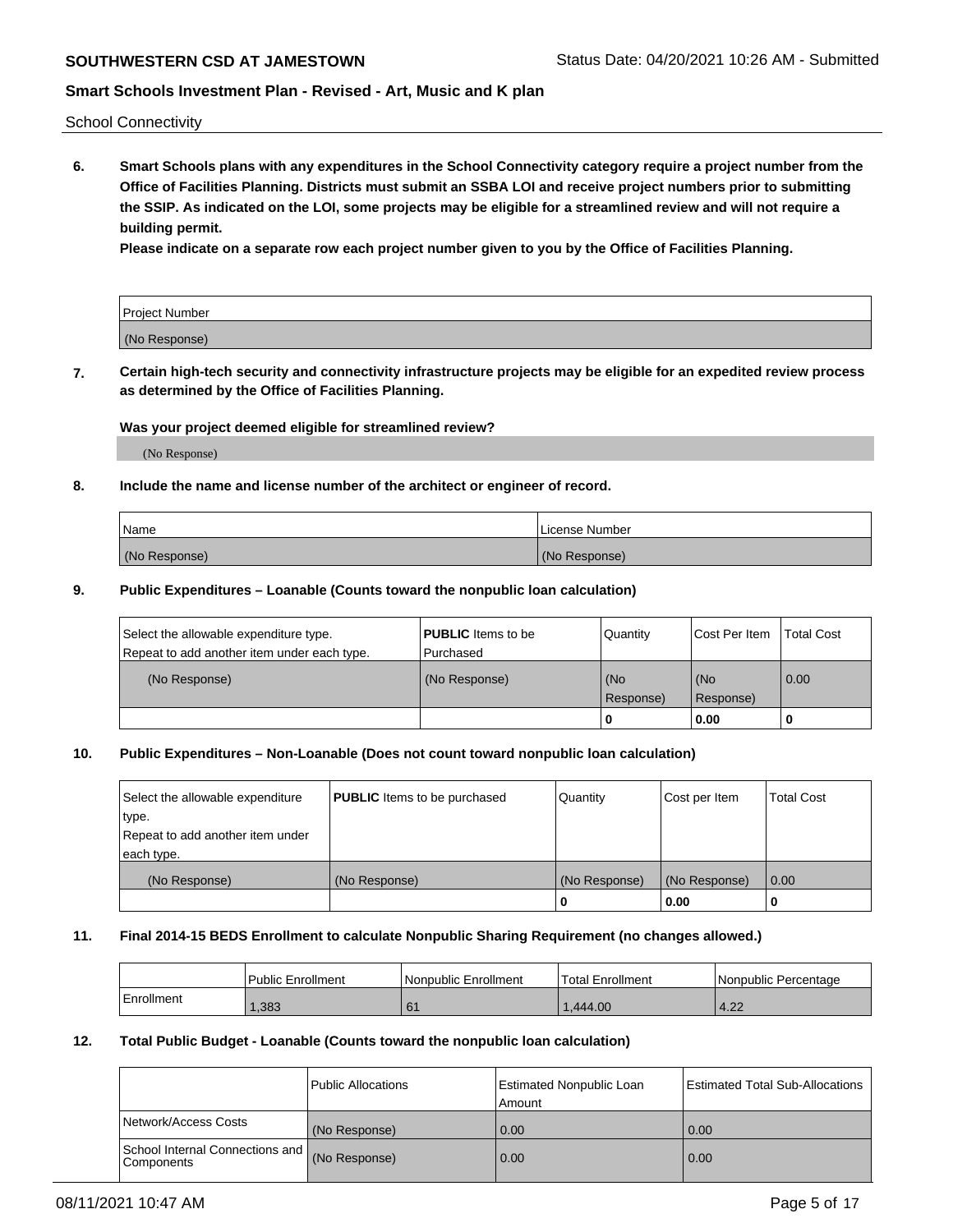School Connectivity

|              | Public Allocations | Estimated Nonpublic Loan<br>l Amount | <b>Estimated Total Sub-Allocations</b> |
|--------------|--------------------|--------------------------------------|----------------------------------------|
| <b>Other</b> | (No Response)      | 0.00                                 | 0.00                                   |
| Totals:      | 0.00               | 0                                    |                                        |

## **13. Total Public Budget – Non-Loanable (Does not count toward the nonpublic loan calculation)**

| Sub-<br>Allocation |
|--------------------|
| (No Response)      |
| (No Response)      |
| (No Response)      |
| (No Response)      |
| (No Response)      |
| (No Response)      |
| (No Response)      |
| 0.00               |
|                    |

# **14. School Connectivity Totals**

|                          | Total Sub-Allocations |
|--------------------------|-----------------------|
| Total Loanable Items     | 0.00                  |
| Total Non-Ioanable Items | 0.00                  |
| Totals:                  |                       |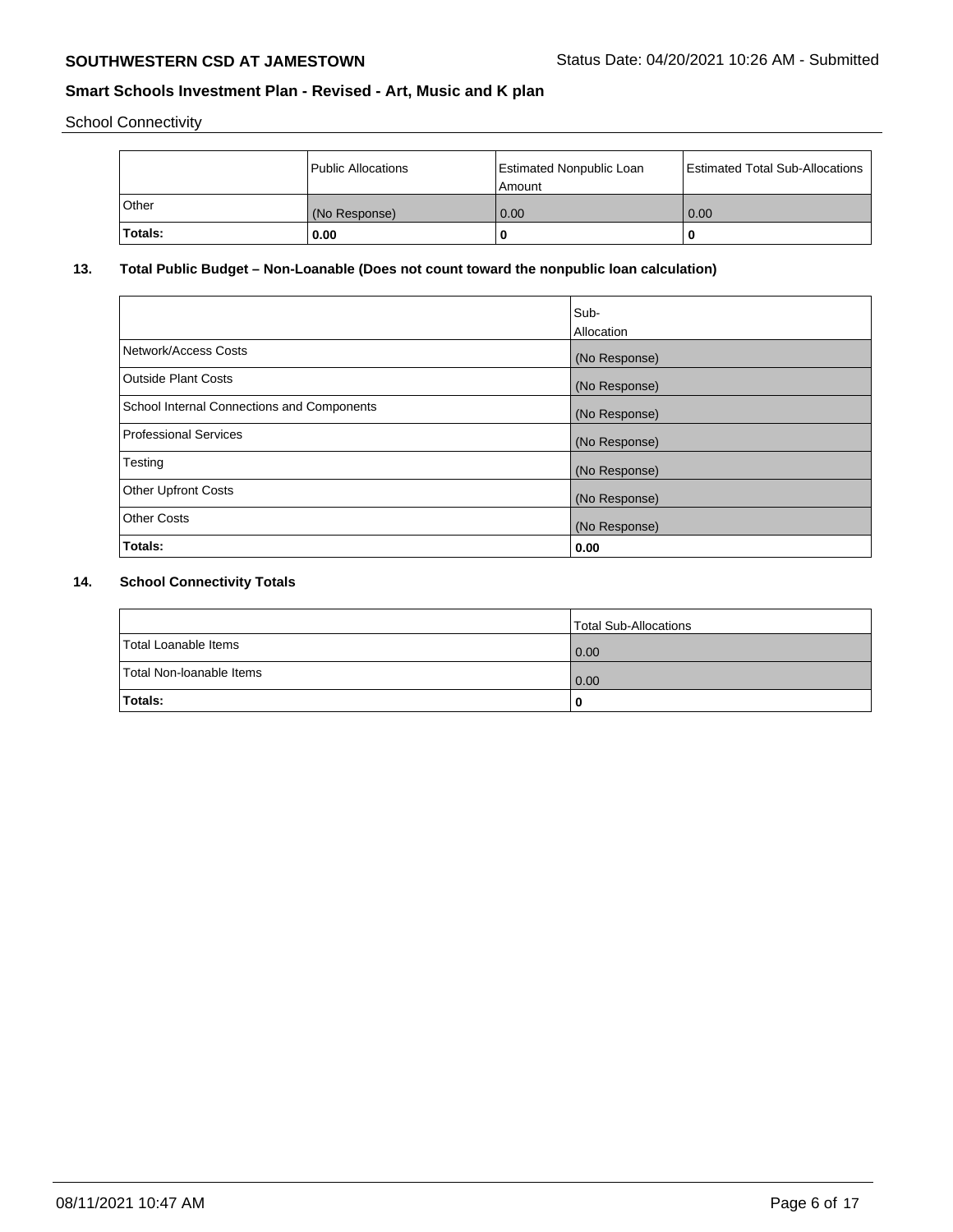Community Connectivity (Broadband and Wireless)

**1. Describe how you intend to use Smart Schools Bond Act funds for high-speed broadband and/or wireless connectivity projects in the community.**

(No Response)

**2. Please describe how the proposed project(s) will promote student achievement and increase student and/or staff access to the Internet in a manner that enhances student learning and/or instruction outside of the school day and/or school building.**

(No Response)

**3. Community connectivity projects must comply with all the necessary local building codes and regulations (building and related permits are not required prior to plan submission).**

 $\Box$  I certify that we will comply with all the necessary local building codes and regulations.

**4. Please describe the physical location of the proposed investment.**

(No Response)

**5. Please provide the initial list of partners participating in the Community Connectivity Broadband Project, along with their Federal Tax Identification (Employer Identification) number.**

| <b>Project Partners</b> | l Federal ID # |
|-------------------------|----------------|
| (No Response)           | (No Response)  |

**6. Please detail the type, quantity, per unit cost and total cost of the eligible items under each sub-category.**

| Select the allowable expenditure | Item to be purchased | Quantity      | Cost per Item | <b>Total Cost</b> |
|----------------------------------|----------------------|---------------|---------------|-------------------|
| type.                            |                      |               |               |                   |
| Repeat to add another item under |                      |               |               |                   |
| each type.                       |                      |               |               |                   |
| (No Response)                    | (No Response)        | (No Response) | (No Response) | 0.00              |
|                                  |                      | o             | 0.00          |                   |

**7. If you are submitting an allocation for Community Connectivity, complete this table.**

**Note that the calculated Total at the bottom of the table must equal the Total allocation for this category that you entered in the SSIP Overview overall budget.**

|                                    | Sub-Allocation |
|------------------------------------|----------------|
| Network/Access Costs               | (No Response)  |
| Outside Plant Costs                | (No Response)  |
| <b>Tower Costs</b>                 | (No Response)  |
| <b>Customer Premises Equipment</b> | (No Response)  |
| <b>Professional Services</b>       | (No Response)  |
| Testing                            | (No Response)  |
| <b>Other Upfront Costs</b>         | (No Response)  |
| <b>Other Costs</b>                 | (No Response)  |
| Totals:                            | 0.00           |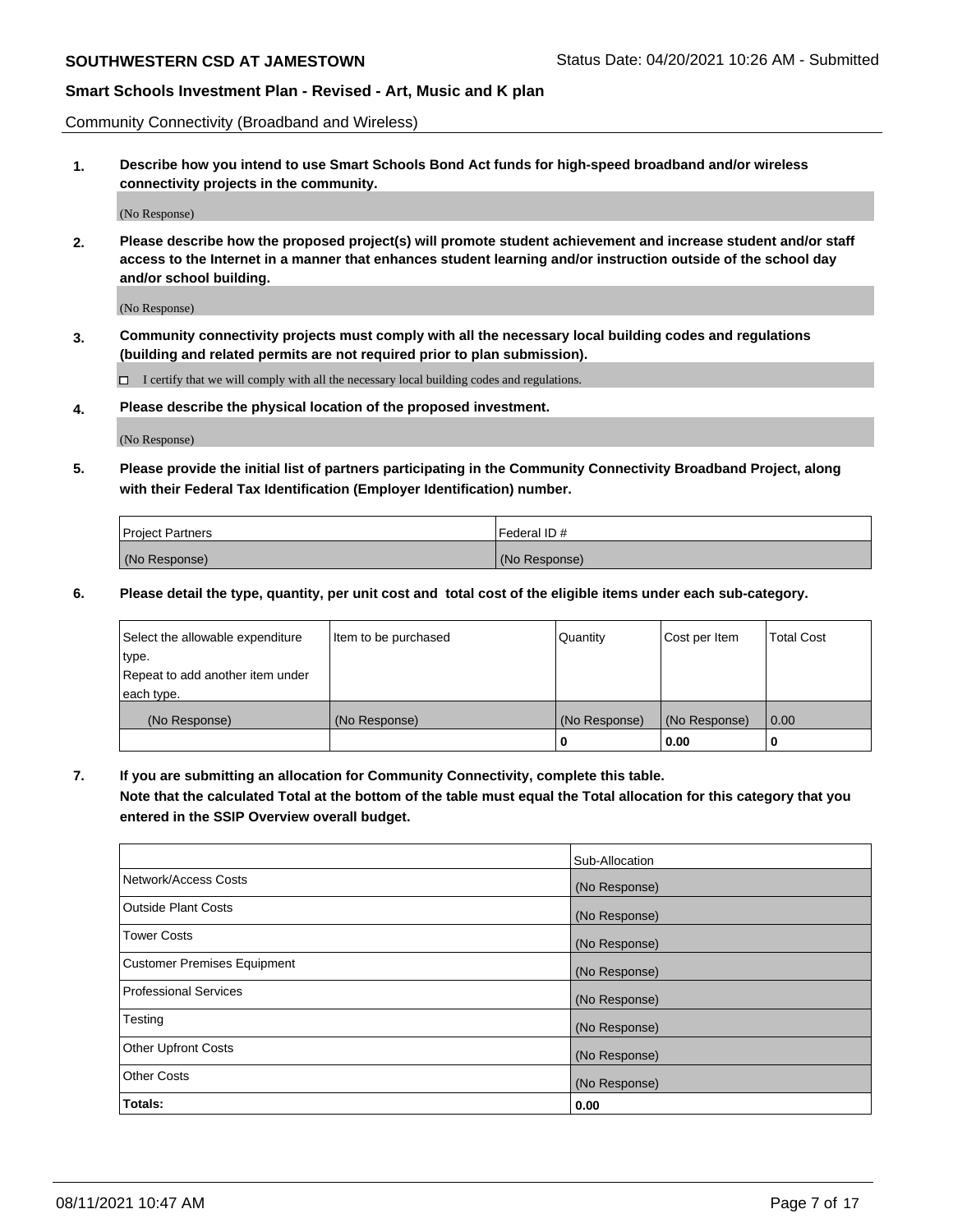#### Classroom Learning Technology

**1. In order for students and faculty to receive the maximum benefit from the technology made available under the Smart Schools Bond Act, their school buildings must possess sufficient connectivity infrastructure to ensure that devices can be used during the school day. Smart Schools Investment Plans must demonstrate that sufficient infrastructure that meets the Federal Communications Commission's 100 Mbps per 1,000 students standard currently exists in the buildings where new devices will be deployed, or is a planned use of a portion of Smart Schools Bond Act funds, or is under development through another funding source. Smart Schools Bond Act funds used for technology infrastructure or classroom technology investments must increase the number of school buildings that meet or exceed the minimum speed standard of 100 Mbps per 1,000 students and staff within 12 months. This standard may be met on either a contracted 24/7 firm service or a "burstable" capability. If the standard is met under the burstable criteria, it must be:**

**1. Specifically codified in a service contract with a provider, and**

**2. Guaranteed to be available to all students and devices as needed, particularly during periods of high demand, such as computer-based testing (CBT) periods.**

**Please describe how your district already meets or is planning to meet this standard within 12 months of plan submission.**

Currently, Southwestern Central School has a gigabit connection to the Western New York Regional Informational Center (WNYRIC). The internal district network is comprised of 4 buildings (Bus garage in Lakewood, Elementary School, Middle School and High School). All four buildings are connected together via fiber connection. Network closets in each building connect the classrooms to the internal network, All network equipment was replaced in the fall of 2012. This upgrade has increased our network capacity significantly district-wide. Servers are kept up-to-date and whenever possible either are housed at Erie 1 BOCES or virtualized. Southwestern meets the minimum speed standard of 100 mbps per 1000 students and staff. We utilize a contracted 24-7 service through Erie 1 BOCES.

- **1a. If a district believes that it will be impossible to meet this standard within 12 months, it may apply for a waiver of this requirement, as described on the Smart Schools website. The waiver must be filed and approved by SED prior to submitting this survey.**
	- $\Box$  By checking this box, you are certifying that the school district has an approved waiver of this requirement on file with the New York State Education Department.
- **2. Connectivity Speed Calculator (Required). If the district currently meets the required speed, enter "Currently Met" in the last box: Expected Date When Required Speed Will be Met.**

|                         | l Number of<br>Students | Reauired Speed<br>l in Mbps | Current Speed in Expected Speed<br><b>Mbps</b> | Ito be Attained                     | <b>Expected Date</b><br>When Reauired |
|-------------------------|-------------------------|-----------------------------|------------------------------------------------|-------------------------------------|---------------------------------------|
|                         |                         |                             |                                                | Within 12 Months 1Speed Will be Met |                                       |
| <b>Calculated Speed</b> | 1.354                   | 135.40                      | 1000                                           | 1000                                | now                                   |

**3. If the district wishes to have students and staff access the Internet from wireless devices within the school building, or in close proximity to it, it must first ensure that it has a robust Wi-Fi network in place that has sufficient bandwidth to meet user demand.**

**Please describe how you have quantified this demand and how you plan to meet this demand.**

Southwestern has worked closely with Erie 1 BOCES technology, i<sup>3</sup>/4 information and infrastructure department to update our wireless connections at the elementary, middle and high school level. Our wireless connections were updated in the summer of 2016 to meet the demands of our students and staff. Southwestern has a wireless access point in every classroom that is capable of over 500 mbs.ï¾

**4. All New York State public school districts are required to complete and submit an Instructional Technology Plan survey to the New York State Education Department in compliance with Section 753 of the Education Law and per Part 100.12 of the Commissioner's Regulations.**

**Districts that include educational technology purchases as part of their Smart Schools Investment Plan must have a submitted and approved Instructional Technology Plan survey on file with the New York State Education Department.**

By checking this box, you are certifying that the school district has an approved Instructional Technology Plan survey on file with the New York State Education Department.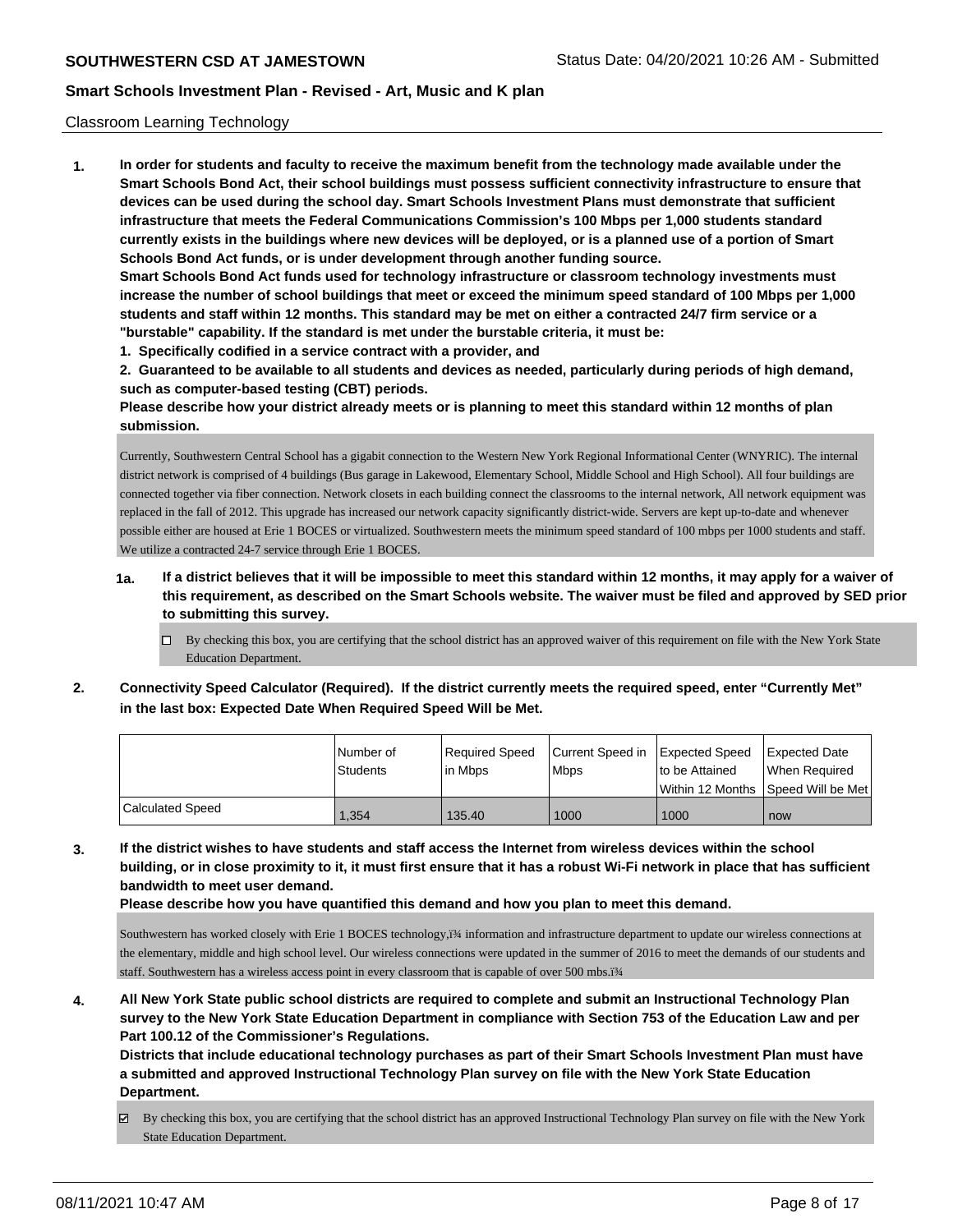#### Classroom Learning Technology

## **5. Describe the devices you intend to purchase and their compatibility with existing or planned platforms or systems. Specifically address the adequacy of each facility's electrical, HVAC and other infrastructure necessary to install and support the operation of the planned technology.**

Southwestern CSD intends to purchase updated teacher devices with allocations from the SSBA. We have submitted a request to purchase 100 Microsoft Surface Pro 7 devices, 100 Surface cover and keyboards, and 100 Surface Pens to continue our replacement cycle of teacher devices. All teachers in our district are issued a Microsoft Surface to use for instruction. We currently have two replacement cycles for staff and teachers; the Surfaces purchased from SSBA will replace devices purchased in 2015-16 as we have noticed more and more machines purchased in 2015-16 are losing their efficiency. The replacement Surface Pros will work well with our current infrastructure. Teachers have projectors or interactive panels they use to project their Surface from.ï¾

We also have included two MacBook Airs for music teachers in our district. The music and art departments are two content areas that useï¾ Apple products with their students. The software and applications these teachers use with their students simply works better with an Apple device.ï¾ For student use, we have included the purchase of 130 iPads. These will be deployed in our kindergarten and pre-kindergarten classrooms so all students in those grades will have a 1:1 iPad. After piloting laptop devices and iPads, the teachers in our district strongly feel an iPad is aï¾ more developmentally appropriate device. Approximately 100 iPads will be utilized for 1:1 deployment for pre-k and kindergarten students. The remaining 30 devices will be used in high school art courses, such as graphic design and interior design due to specialized software for these courses. Finally, we have included the purchase of 35 iMac computers to update the middle and high school music lab. The current music lab is using Apple computers that are approximately 8 years old. The software and programming used in these courses require Apple computers for maximum efficiency.ï¾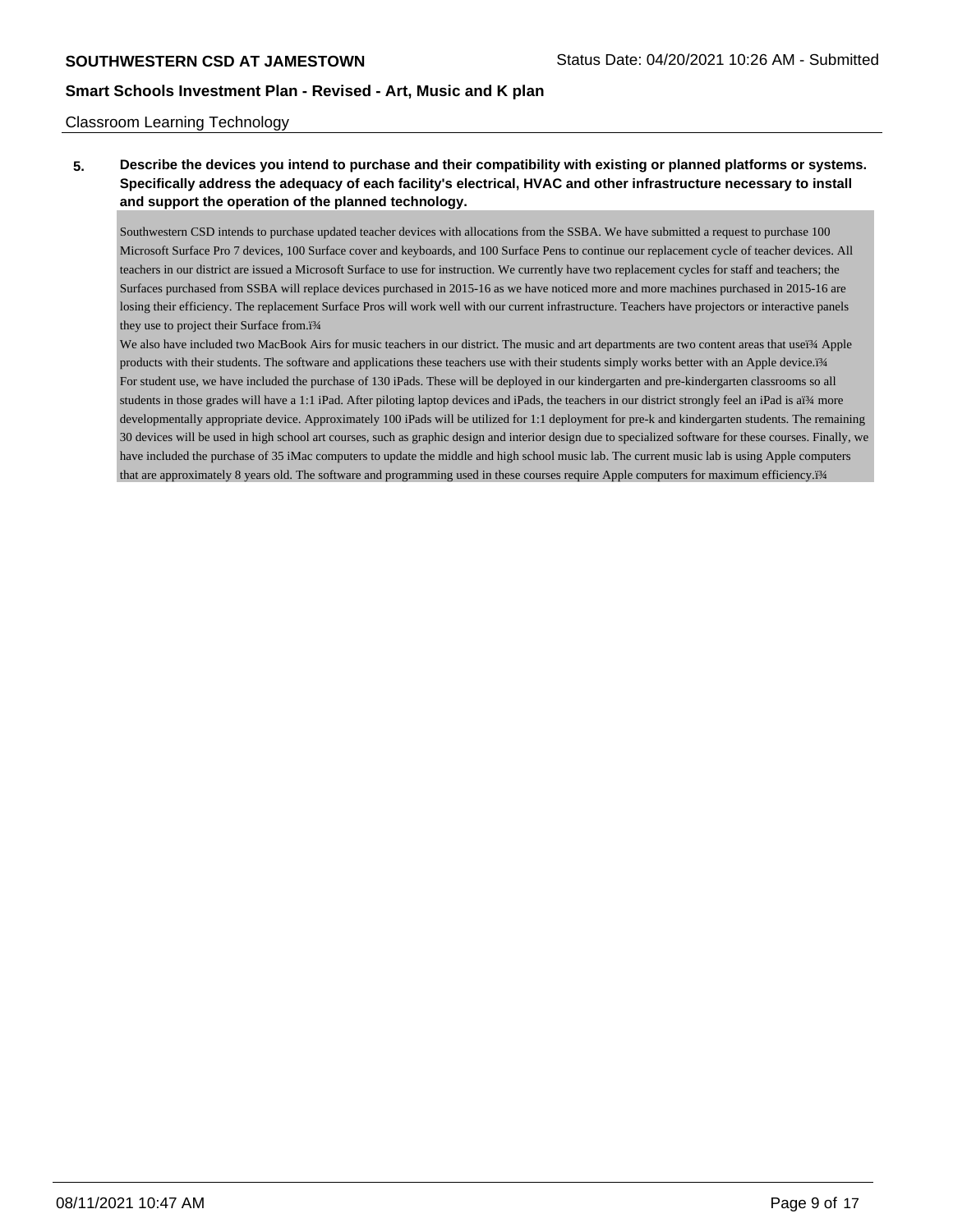#### Classroom Learning Technology

- **6. Describe how the proposed technology purchases will:**
	- **> enhance differentiated instruction;**
	- **> expand student learning inside and outside the classroom;**
	- **> benefit students with disabilities and English language learners; and**
	- **> contribute to the reduction of other learning gaps that have been identified within the district.**

**The expectation is that districts will place a priority on addressing the needs of students who struggle to succeed in a rigorous curriculum. Responses in this section should specifically address this concern and align with the district's Instructional Technology Plan (in particular Question 2 of E. Curriculum and Instruction: "Does the district's instructional technology plan address the needs of students with disabilities to ensure equitable access to instruction, materials and assessments?" and Question 3 of the same section: "Does the district's instructional technology plan address the provision of assistive technology specifically for students with disabilities to ensure access to and participation in the general curriculum?")**

**In addition, describe how the district ensures equitable access to instruction, materials and assessments and participation in the general curriculum for both SWD and English Language Learners/Multilingual Learners (ELL/MLL) students.**

**Please note: If this plan has been identified as a Remote Learning Plan to be submitted and reviewed on an expedited basis, the district should explain how this plan will facilitate remote and hybrid learning, in lieu of responding to the question above.**

Technology is a means for all students to achieve equitable access to instruction, materials and assessments. Collaboration between the technology department and Pupil Personnel Services is paramount in making sure that all of our students in the district receive the appropriate technology to enable them to have access to instruction, materials and assessments. The Director of Pupil Personnel Services, as well as other administrators in the district, have been involved in the decision making process regarding appropriate equipment and technology resources for all students. Southwestern teachers and instructional staff have demonstrated the effectiveness of using a Surface Pro in their classrooms; all students benefit from the teacher's effective use of technology.ï¾ Our art and music teachers have also been using Apple devices for several years and are proficient in accessing appropriate programs for their students. Our art and music teachers in the high school offer specialized courses for our students in self-contained special education classrooms. Access to appropriate technology in these courses will allow our teachers opportunities to continue to provide engaging content to our students.

The equipment proposed will naturally enhance differentiated instruction, as pre-kindergarten and kindergarten students will have the opportunity to use a 1:1 iPad in-and-out of the classroom as needed. For example, a student receiving speech and language services could use their 1:1 iPad in speech sessions. Students with disabilities will benefit from differentiated instruction by having access to a 1:1 device that is developmentally appropriate.i¾ Maintaining current technology for our art and music programs expands all students' learning in and out of the classroom. All students in the middle school take music, and all students in the high school take either a music or art series. Both of these content areas enhance student learning and provide a well-rounded public school education. The music program uses a personalized learning approach as students work through self-paced lessons based on interest within the music program.

English Language Learners are provided 1:1 devices, just like all students in our district. Features such as Google translate are available for student and teacher use when needed. We currently have 10 ELL students in our district and 1.4 FTE ENL teachers. These teachers consult with all teachers and staff working withi<sup>3</sup>⁄4 our ELL students and make sure appropriate technology is part of their educational program.

Providing teachers with reliable, updated devices to use in their classrooms will allow us to continue addressing learning gaps. The iPads will also help address learning gaps in the kindergarten classrooms. We are in the process of developing a plan to identify and prioritize math standards after the pandemic. Teachers and students will need updated devices to maximize instructional time.i34 ï¾

## **7. Where appropriate, describe how the proposed technology purchases will enhance ongoing communication with parents and other stakeholders and help the district facilitate technology-based regional partnerships, including distance learning and other efforts.**

The updated teacher devices are critical to maintain communication with families. Distance learning opportunities, such as virtual field trips, can also be pursued with teacher devices.ï¾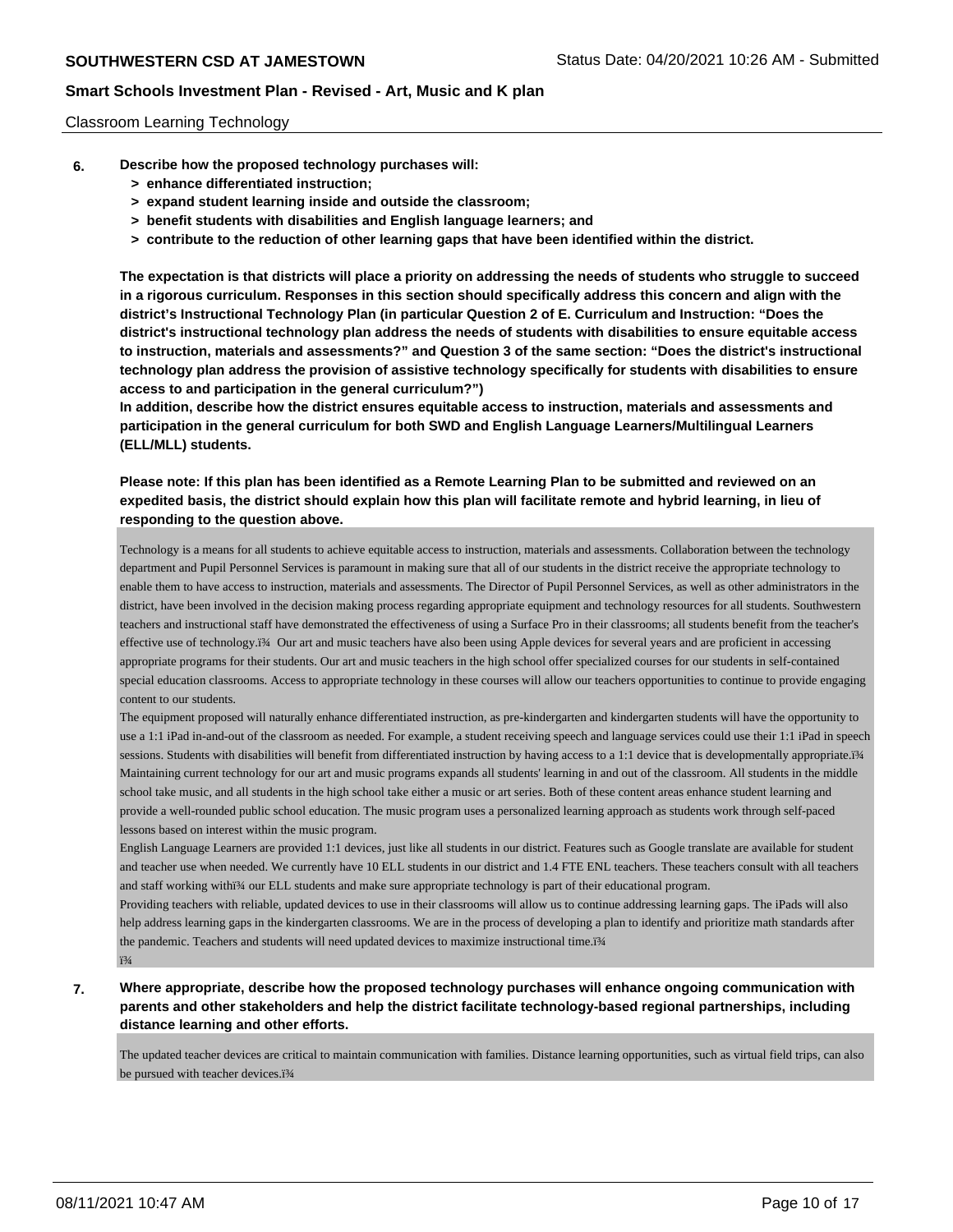#### Classroom Learning Technology

**8. Describe the district's plan to provide professional development to ensure that administrators, teachers and staff can employ the technology purchased to enhance instruction successfully.**

**Note: This response should be aligned and expanded upon in accordance with your district's response to Question 1 of F. Professional Development of your Instructional Technology Plan: "Please provide a summary of professional development offered to teachers and staff, for the time period covered by this plan, to support technology to enhance teaching and learning. Please include topics, audience and method of delivery within your summary."**

**Please note: If this plan has been identified as a Remote Learning Plan to be submitted and reviewed on an expedited basis, the district should provide a statement confirming that the district has provided or will provide professional development on these devices to its staff, in lieu of responding to the question above.**

All teachers are trained on use of the Surface Pro, including how to project using either an interactive panel or projector. We have two teachers on special assignment in our district that are Technology Integrators. Another teacher has become a certified Microsoft Education trainer and provides sessions during the summer and after-school hours. Teachers can request 1:1 or small group professional development sessions with our Technology Integrators. New staff are trained during Teacher Orientation in the summer. We also utilize professional development opportunities provided through our local BOCESï¾ system. Some topics covered in our technology professional development for the 2020 and 2021 school years include: *Microsoft Teams*, *Microsoft OneNote*,ï¾ *Nearpod*, Synchronous and Asynchronous learning through technology, and the use of *iReady* for data analysis. All teachers are required to complete annual training regarding updated technology programs within the district and any teacher that requests additional or specialized training is provided that through our Technology Integrators or through BOCES.

- **9. Districts must contact one of the SUNY/CUNY teacher preparation programs listed on the document on the left side of the page that supplies the largest number of the district's new teachers to request advice on innovative uses and best practices at the intersection of pedagogy and educational technology.**
	- By checking this box, you certify that you have contacted the SUNY/CUNY teacher preparation program that supplies the largest number of your new teachers to request advice on these issues.
	- **9a. Please enter the name of the SUNY or CUNY Institution that you contacted.**

SUNY Fredonia

**9b. Enter the primary Institution phone number.**

716-673-3111

**9c. Enter the name of the contact person with whom you consulted and/or will be collaborating with on innovative uses of technology and best practices.**

Dr. Christine Givner

**10. To ensure the sustainability of technology purchases made with Smart Schools funds, districts must demonstrate a long-term plan to maintain and replace technology purchases supported by Smart Schools Bond Act funds. This sustainability plan shall demonstrate a district's capacity to support recurring costs of use that are ineligible for Smart Schools Bond Act funding such as device maintenance, technical support, Internet and wireless fees, maintenance of hotspots, staff professional development, building maintenance and the replacement of incidental items. Further, such a sustainability plan shall include a long-term plan for the replacement of purchased devices and equipment at the end of their useful life with other funding sources.**

 $\boxtimes$  By checking this box, you certify that the district has a sustainability plan as described above.

**11. Districts must ensure that devices purchased with Smart Schools Bond funds will be distributed, prepared for use, maintained and supported appropriately. Districts must maintain detailed device inventories in accordance with generally accepted accounting principles.**

By checking this box, you certify that the district has a distribution and inventory management plan and system in place.

**12. Please detail the type, quantity, per unit cost and total cost of the eligible items under each sub-category.**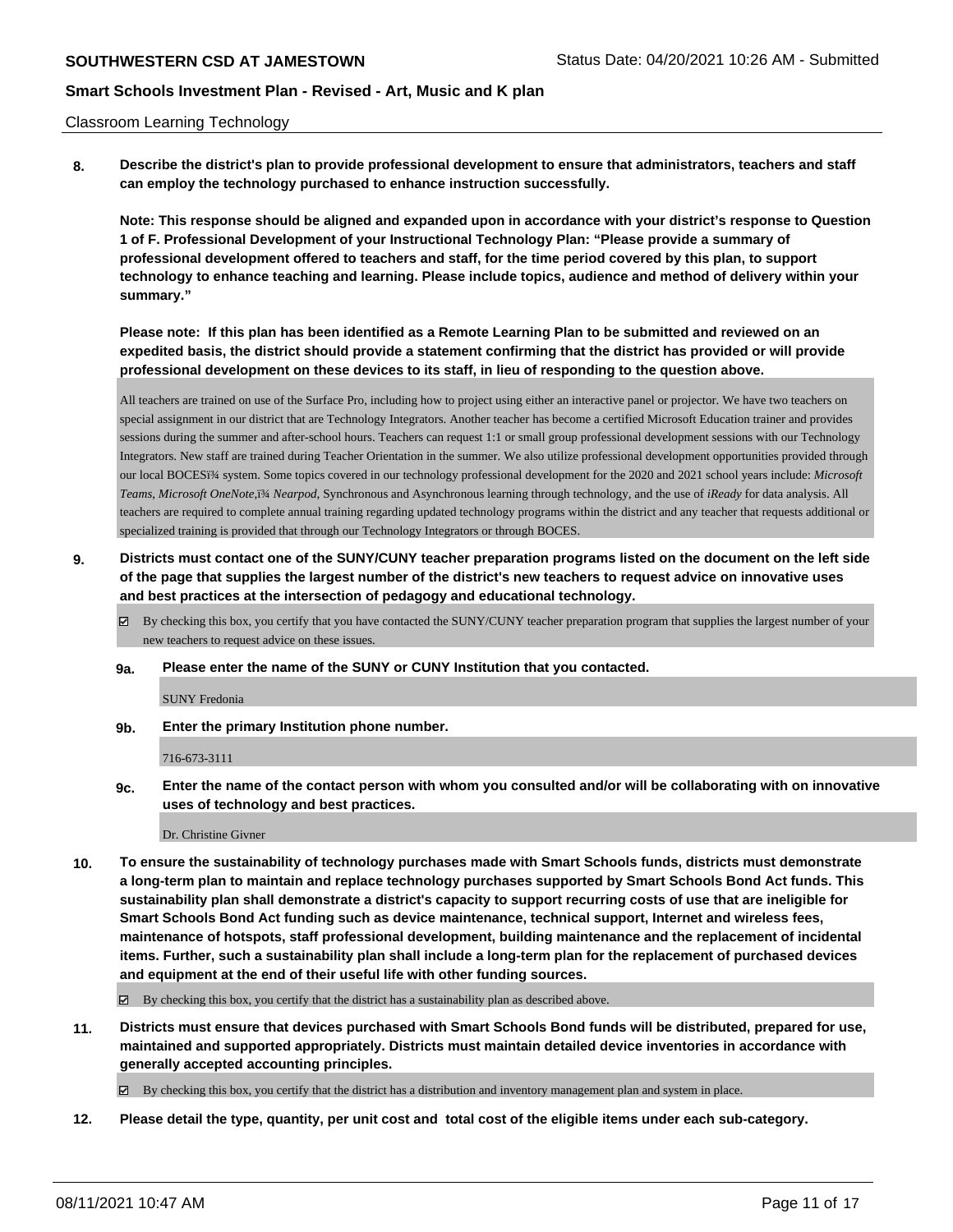Classroom Learning Technology

| Select the allowable expenditure<br>type.<br>Repeat to add another item under<br>each type. | Item to be Purchased                        | Quantity       | Cost per Item | <b>Total Cost</b> |
|---------------------------------------------------------------------------------------------|---------------------------------------------|----------------|---------------|-------------------|
| <b>Tablet Computers</b>                                                                     | 10.2 inch iPad Wi-Fi 32GB                   | 130            | 294.00        | 38,220.00         |
| <b>Laptop Computers</b>                                                                     | 13-inch MacBook Air                         | $\overline{2}$ | 1.079.00      | 2,158.00          |
| <b>Desktop Computers</b>                                                                    | 21.5-inch iMac with Retina 4k Display       | 35             | 1,579.00      | 55,265.00         |
| <b>Laptop Computers</b>                                                                     | Microsoft Surface Pro 7 - 12.3              | 100            | 911.17        | 91,117.00         |
| <b>Other Costs</b>                                                                          | Microsoft Surface Pen M1776                 | 100            | 82.11         | 8,211.00          |
| <b>Other Costs</b>                                                                          | Microsoft Surface Pro Type Cover<br>(M1725) | 100            | 106.10        | 10,610.00         |
|                                                                                             |                                             | 467            | 4.051.38      | 205,581           |

## **13. Final 2014-15 BEDS Enrollment to calculate Nonpublic Sharing Requirement (no changes allowed.)**

|            | Public Enrollment | Nonpublic Enrollment | l Total Enrollment | Nonpublic<br>l Percentage |
|------------|-------------------|----------------------|--------------------|---------------------------|
| Enrollment | 1,383             | 61                   | 1.444.00           | 4.22                      |

#### **14. If you are submitting an allocation for Classroom Learning Technology complete this table.**

|                          | Public School Sub-Allocation | <b>Estimated Nonpublic Loan</b><br>Amount | Estimated Total Public and<br>Nonpublic Sub-Allocation |
|--------------------------|------------------------------|-------------------------------------------|--------------------------------------------------------|
|                          |                              | (Based on Percentage Above)               |                                                        |
| Interactive Whiteboards  | (No Response)                | 0.00                                      | 0.00                                                   |
| <b>Computer Servers</b>  | (No Response)                | 0.00                                      | 0.00                                                   |
| <b>Desktop Computers</b> | 55,265.00                    | 0.00                                      | 55,265.00                                              |
| <b>Laptop Computers</b>  | 93,275.00                    | 0.00                                      | 93,275.00                                              |
| <b>Tablet Computers</b>  | 38,220.00                    | 0.00                                      | 38,220.00                                              |
| <b>Other Costs</b>       | 18,821.00                    | 0.00                                      | 18,821.00                                              |
| Totals:                  | 205,581.00                   | 0                                         | 205,581                                                |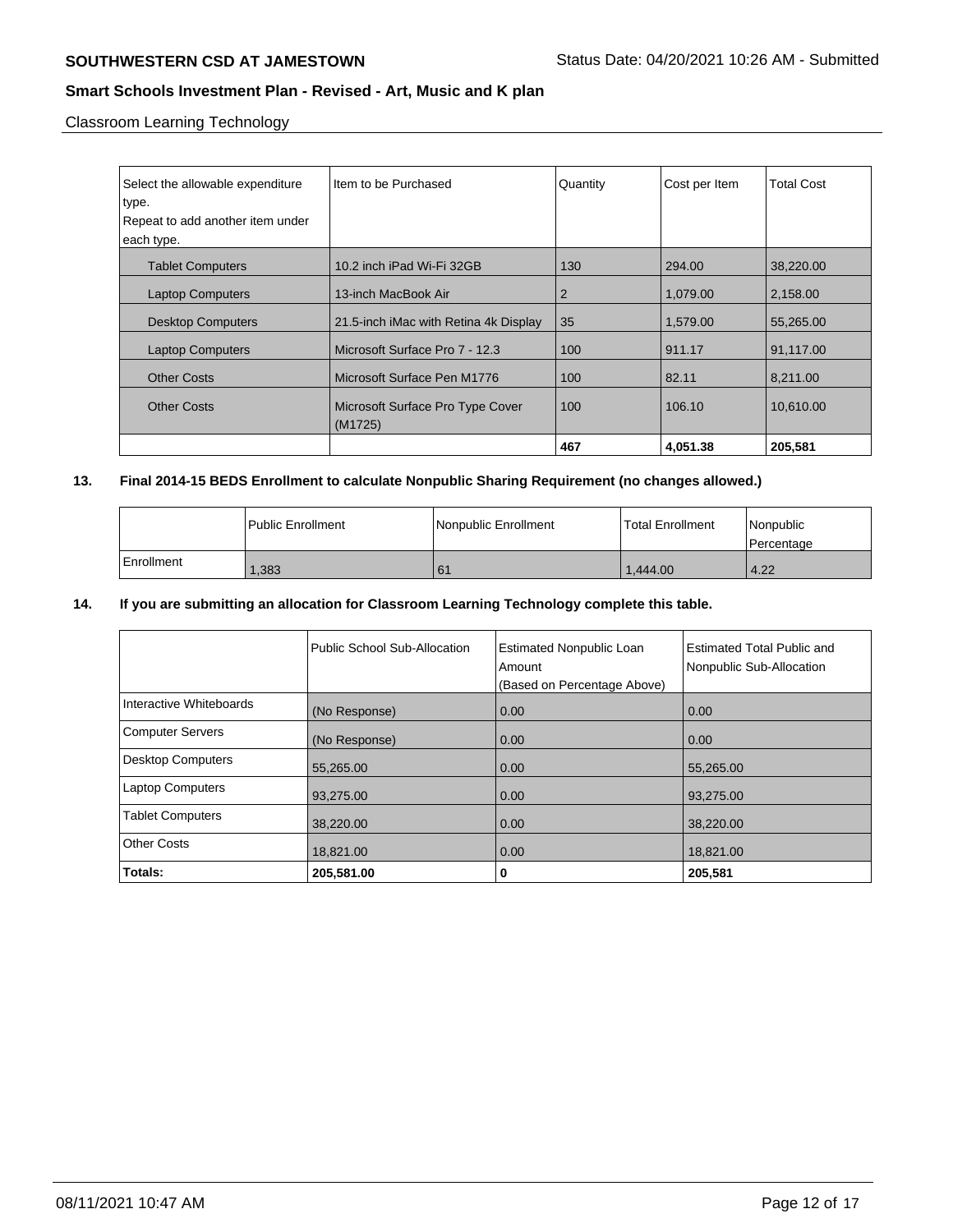#### Pre-Kindergarten Classrooms

**1. Provide information regarding how and where the district is currently serving pre-kindergarten students and justify the need for additional space with enrollment projections over 3 years.**

(No Response)

- **2. Describe the district's plan to construct, enhance or modernize education facilities to accommodate prekindergarten programs. Such plans must include:**
	- **Specific descriptions of what the district intends to do to each space;**
	- **An affirmation that new pre-kindergarten classrooms will contain a minimum of 900 square feet per classroom;**
	- **The number of classrooms involved;**
	- **The approximate construction costs per classroom; and**
	- **Confirmation that the space is district-owned or has a long-term lease that exceeds the probable useful life of the improvements.**

(No Response)

**3. Smart Schools Bond Act funds may only be used for capital construction costs. Describe the type and amount of additional funds that will be required to support ineligible ongoing costs (e.g. instruction, supplies) associated with any additional pre-kindergarten classrooms that the district plans to add.**

(No Response)

**4. All plans and specifications for the erection, repair, enlargement or remodeling of school buildings in any public school district in the State must be reviewed and approved by the Commissioner. Districts that plan capital projects using their Smart Schools Bond Act funds will undergo a Preliminary Review Process by the Office of Facilities Planning.**

**Please indicate on a separate row each project number given to you by the Office of Facilities Planning.**

| Project Number |  |
|----------------|--|
| (No Response)  |  |
|                |  |

**5. Please detail the type, quantity, per unit cost and total cost of the eligible items under each sub-category.**

| Select the allowable expenditure | Item to be purchased | Quantity      | Cost per Item | <b>Total Cost</b> |
|----------------------------------|----------------------|---------------|---------------|-------------------|
| type.                            |                      |               |               |                   |
| Repeat to add another item under |                      |               |               |                   |
| each type.                       |                      |               |               |                   |
| (No Response)                    | (No Response)        | (No Response) | (No Response) | 0.00              |
|                                  |                      | υ             | 0.00          |                   |

**6. If you have made an allocation for Pre-Kindergarten Classrooms, complete this table. Note that the calculated Total at the bottom of the table must equal the Total allocation for this category that you entered in the SSIP Overview overall budget.**

|                                          | Sub-Allocation |
|------------------------------------------|----------------|
| Construct Pre-K Classrooms               | (No Response)  |
| Enhance/Modernize Educational Facilities | (No Response)  |
| <b>Other Costs</b>                       | (No Response)  |
| Totals:                                  | 0.00           |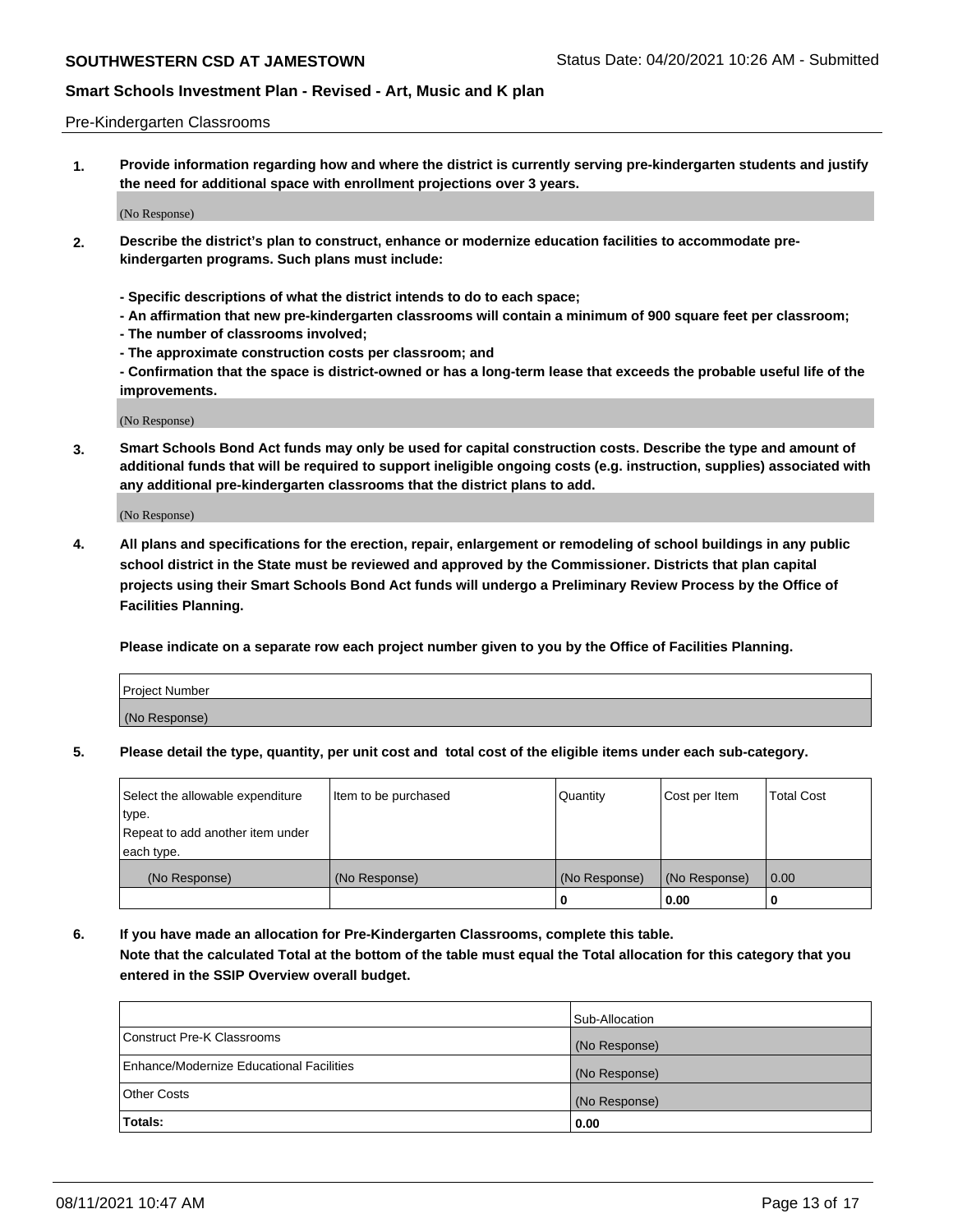Replace Transportable Classrooms

**1. Describe the district's plan to construct, enhance or modernize education facilities to provide high-quality instructional space by replacing transportable classrooms.**

(No Response)

**2. All plans and specifications for the erection, repair, enlargement or remodeling of school buildings in any public school district in the State must be reviewed and approved by the Commissioner. Districts that plan capital projects using their Smart Schools Bond Act funds will undergo a Preliminary Review Process by the Office of Facilities Planning.**

**Please indicate on a separate row each project number given to you by the Office of Facilities Planning.**

| Project Number |  |
|----------------|--|
|                |  |
|                |  |
|                |  |
| (No Response)  |  |
|                |  |
|                |  |

**3. For large projects that seek to blend Smart Schools Bond Act dollars with other funds, please note that Smart Schools Bond Act funds can be allocated on a pro rata basis depending on the number of new classrooms built that directly replace transportable classroom units.**

**If a district seeks to blend Smart Schools Bond Act dollars with other funds describe below what other funds are being used and what portion of the money will be Smart Schools Bond Act funds.**

(No Response)

**4. Please detail the type, quantity, per unit cost and total cost of the eligible items under each sub-category.**

| Select the allowable expenditure | Item to be purchased | Quantity      | Cost per Item | Total Cost |
|----------------------------------|----------------------|---------------|---------------|------------|
| ∣type.                           |                      |               |               |            |
| Repeat to add another item under |                      |               |               |            |
| each type.                       |                      |               |               |            |
| (No Response)                    | (No Response)        | (No Response) | (No Response) | 0.00       |
|                                  |                      | u             | 0.00          |            |

**5. If you have made an allocation for Replace Transportable Classrooms, complete this table. Note that the calculated Total at the bottom of the table must equal the Total allocation for this category that you entered in the SSIP Overview overall budget.**

|                                                | Sub-Allocation |
|------------------------------------------------|----------------|
| Construct New Instructional Space              | (No Response)  |
| Enhance/Modernize Existing Instructional Space | (No Response)  |
| Other Costs                                    | (No Response)  |
| Totals:                                        | 0.00           |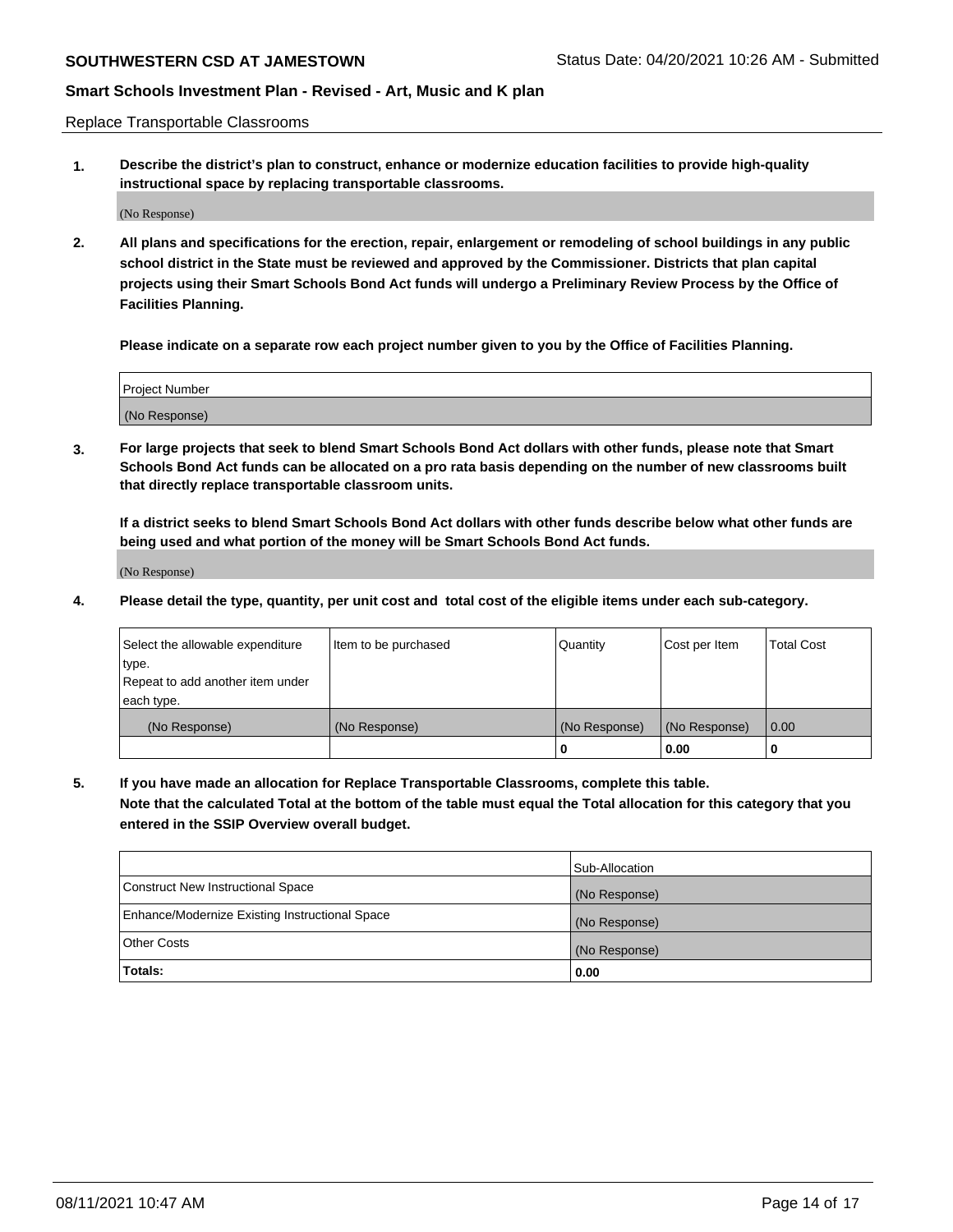High-Tech Security Features

**1. Describe how you intend to use Smart Schools Bond Act funds to install high-tech security features in school buildings and on school campuses.**

(No Response)

**2. All plans and specifications for the erection, repair, enlargement or remodeling of school buildings in any public school district in the State must be reviewed and approved by the Commissioner. Smart Schools plans with any expenditures in the High-Tech Security category require a project number from the Office of Facilities Planning. Districts must submit an SSBA LOI and receive project numbers prior to submitting the SSIP. As indicated on the LOI, some projects may be eligible for a streamlined review and will not require a building permit. Please indicate on a separate row each project number given to you by the Office of Facilities Planning.**

| <b>Project Number</b> |  |
|-----------------------|--|
| (No Response)         |  |

- **3. Was your project deemed eligible for streamlined Review?**
	- Yes
	- $\hfill \Box$  No
- **4. Include the name and license number of the architect or engineer of record.**

| <b>Name</b>   | License Number |
|---------------|----------------|
| (No Response) | (No Response)  |

**5. Please detail the type, quantity, per unit cost and total cost of the eligible items under each sub-category.**

| Select the allowable expenditure | Item to be purchased | Quantity      | Cost per Item | <b>Total Cost</b> |
|----------------------------------|----------------------|---------------|---------------|-------------------|
| ∣type.                           |                      |               |               |                   |
| Repeat to add another item under |                      |               |               |                   |
| each type.                       |                      |               |               |                   |
| (No Response)                    | (No Response)        | (No Response) | (No Response) | 0.00              |
|                                  |                      | 0             | 0.00          |                   |

**6. If you have made an allocation for High-Tech Security Features, complete this table.**

**Enter each Sub-category Public Allocation based on the the expenditures listed in Table #5.**

|                                                      | Sub-Allocation |
|------------------------------------------------------|----------------|
| Capital-Intensive Security Project (Standard Review) | (No Response)  |
| <b>Electronic Security System</b>                    | (No Response)  |
| <b>Entry Control System</b>                          | (No Response)  |
| Approved Door Hardening Project                      | (No Response)  |
| <b>Other Costs</b>                                   | (No Response)  |
| Totals:                                              | 0.00           |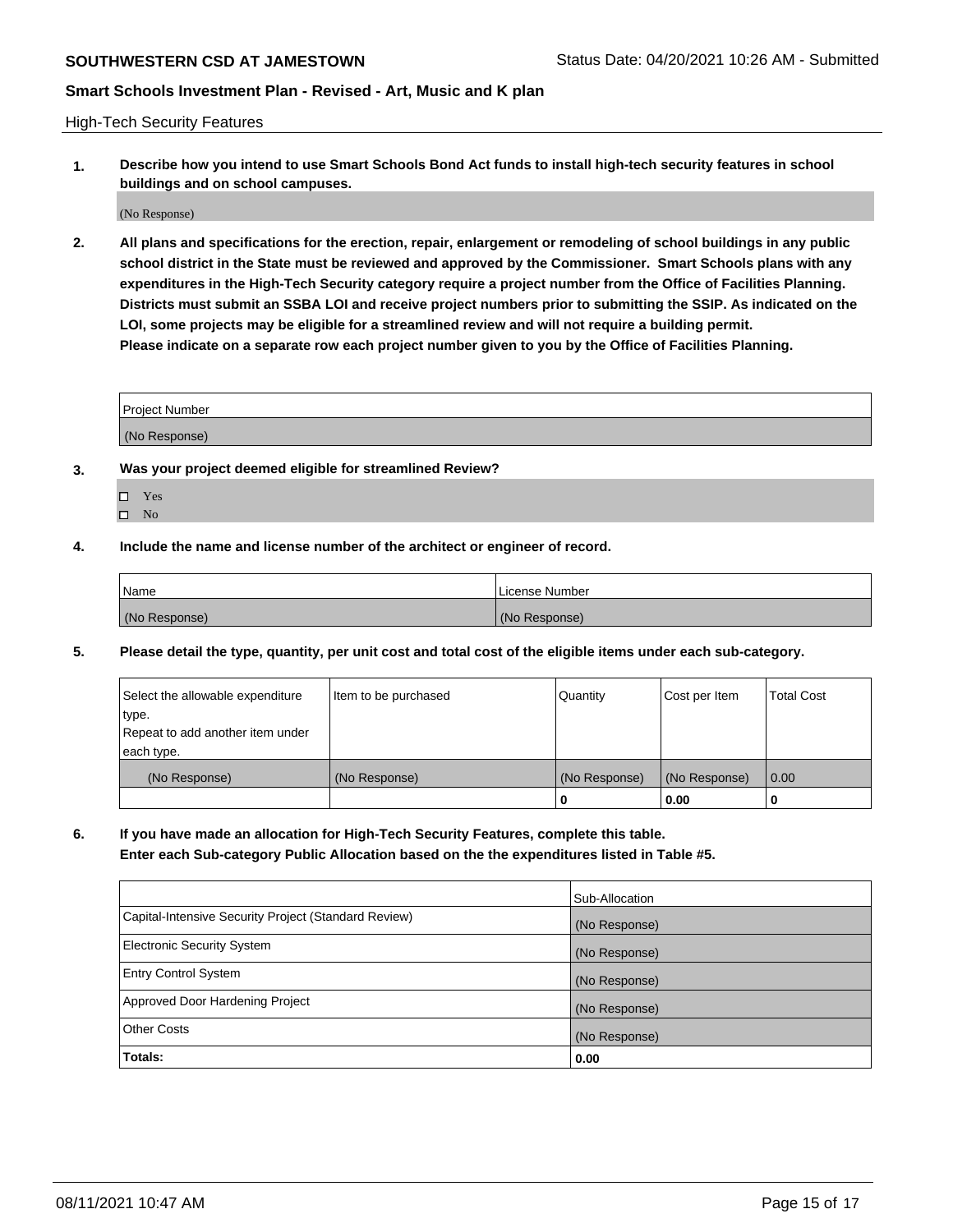Non-Public Schools

**1. Describe your plan to utilize SSBA funds to purchase devices and loan to the nonpublic schools within your district. Please specify what devices have been requested by the nonpublic schools. If the nonpublic schools have not finalized requests, the district should provide the date nonpublic schools will submit the request by.**

**Please note: If this plan has been identified as a Remote Learning Plan to be submitted and reviewed on an expedited basis, the district should state that they will reach out to the nonpublic schools upon submission of the application, in lieu of responding to the question above.**

The nonpublic has already met the per pupil maximum from previous plans

**2. A final Smart Schools Investment Plan cannot be approved until school authorities have adopted regulations specifying the date by which requests from nonpublic schools for the purchase and loan of Smart Schools Bond Act classroom technology must be received by the district.**

By checking this box, you certify that you have such a plan and associated regulations in place that have been made public.

**2a. Please enter the date each year nonpublic schools must request loanable items from the school district. This date cannot be earlier than June 1 of the previous school year.**

(No Response)

#### **3. Final 2014-15 BEDS Enrollment to calculate Nonpublic Sharing Requirement (no changes allowed.)**

|            | Public Enrollment | Nonpublic Enrollment | Total Enrollment | Nonpublic Percentage |
|------------|-------------------|----------------------|------------------|----------------------|
| Enrollment | 1,383             |                      | .444.00          | $12^\circ$<br>4.44   |

#### **4. Nonpublic Loan Calculator**

|                                                        | Loanable       | Loanable   | Additional       | Estimated | Previously | l Cumulative | Final Per  | <b>Final Total</b> |
|--------------------------------------------------------|----------------|------------|------------------|-----------|------------|--------------|------------|--------------------|
|                                                        | School         | Classroom  | Nonpublic        | Per Pupil | Approved   | Per Pupil    | Pupil Loan | Loan               |
|                                                        | l Connectivity | Technology | Loan             | Amount -  | Per Pupil  | l Loan       | Amount -   | Amount -           |
|                                                        |                |            | (Optional)       | This Plan | Amount(s)  | Amount       | This Plan  | This Plan          |
| Required Nonpublic 0.00<br>Loan                        |                | 205.581.00 |                  | 148.65    | 250.00     | 250.00       | 0.00       | 0.00               |
| Final Adjusted Loan<br>- (If additional loan<br>funds) | 0.00           | 205,581.00 | (No<br>Response) | 148.65    | 250.00     | 250.00       | 0.00       | 0.00               |

#### **5. Nonpublic Share**

|                                          | Final Per Pupil Amount | Final Nonpublic Loan Amount |
|------------------------------------------|------------------------|-----------------------------|
| Pending and Previously<br>Approved Plans | 250.00                 | 15,250.00                   |
| This Plan                                | 0.00                   | 0.00                        |
| Total                                    | 250.00                 | 15,250.00                   |

### **6. Distribution of Nonpublic Loan Amount by School**

| l Nonpublic School Name                      | 2018-19 K-12 Enrollment | Special Ed School? If Yes, not eligible |
|----------------------------------------------|-------------------------|-----------------------------------------|
| <b>BETHEL BAPTIST CHRISTIAN ACADEMY   78</b> |                         | <b>No</b>                               |

**7. Please detail the type, quantity and per unit cost of the eligible items under each sub-category.**